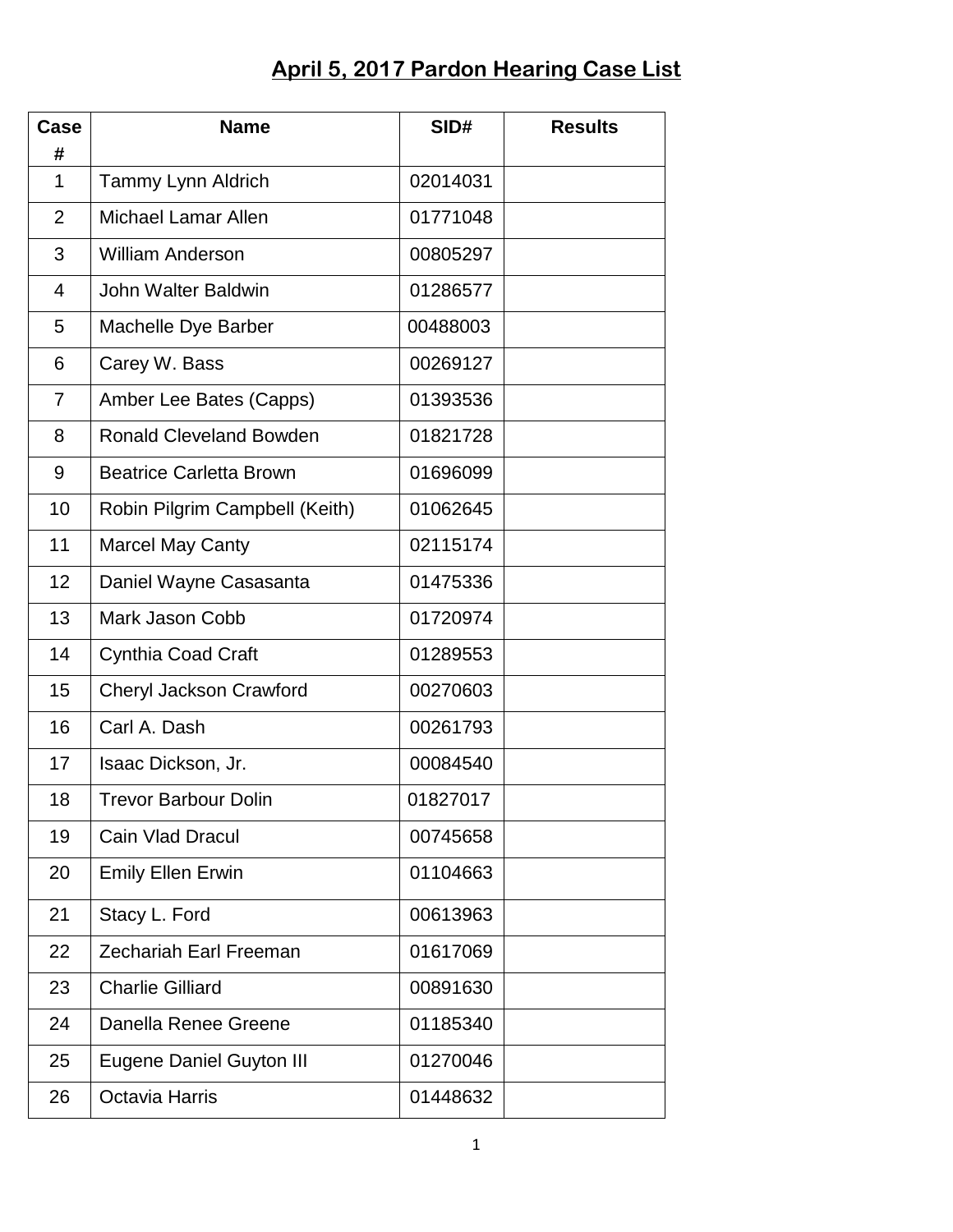## **April 5, 2017 Pardon Hearing Case List**

| 27 | <b>Michael Carey Harstad</b>   | 00441254    |  |
|----|--------------------------------|-------------|--|
| 28 | Jose Roberto Hernandez         | <b>None</b> |  |
| 29 | Omari Heyward                  | 01383740    |  |
| 30 | Patricia Holifield             | 01640008    |  |
| 31 | Thurmon Donald Johnson, Jr.    | 00516797    |  |
| 32 | <b>Kathy Lorraine Kline</b>    | 01185350    |  |
| 33 | Tammy Amanda Landreth          | 00904141    |  |
| 34 | <b>Charles Lisle</b>           | 00277297    |  |
| 35 | Nelson David Littlejohn        | 00708190    |  |
| 36 | <b>Gardner Dean Macbay</b>     | 00263808    |  |
| 37 | Daniel Wright McMullen         | 01229423    |  |
| 38 | <b>Tishona La-Rish Miller</b>  | 01519287    |  |
| 39 | <b>Ruth Ann Mitchell</b>       | 00338479    |  |
| 40 | <b>Russell Wayne Nichols</b>   | 02060667    |  |
| 41 | <b>James Alan Nicholson</b>    | 00265724    |  |
| 42 | Mary Elizabeth Norris          | 01250250    |  |
| 43 | <b>David Charles Owens</b>     | 00223435    |  |
| 44 | Claudra Lashaun Patterson      | 01986980    |  |
| 45 | Jimmy Dale Pepper              | 00239695    |  |
| 46 | <b>Eulalia President</b>       | 01323178    |  |
| 47 | Corey Lashawn Pringle          | 01658596    |  |
| 48 | Paquita Purcha                 | 01722114    |  |
| 49 | Michael Edward Redman          | 00031396    |  |
| 50 | Amber Regan                    | 01695652    |  |
| 51 | <b>Brenda Queenette Rivers</b> | 01944010    |  |
| 52 | Roxanne Elizabeth Rosa-Rosado  | 01752952    |  |
| 53 | <b>Willie Lee Russ</b>         | 00894337    |  |
| 54 | <b>Otis Bernard Sampson</b>    | 00588488    |  |